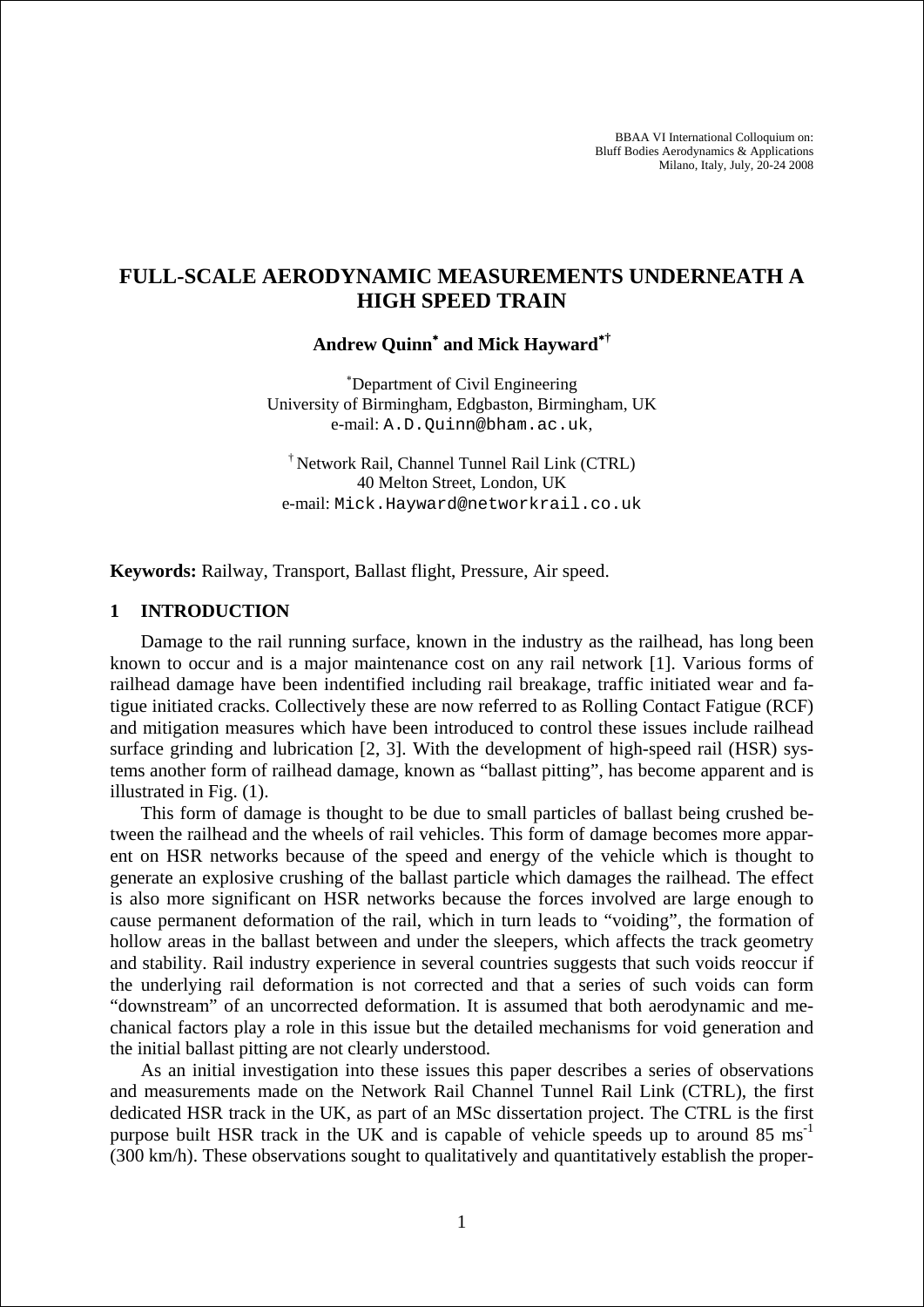ties of the flow underneath HSR vehicles in order to establish whether they are potentially capable of depositing ballast particles on the railhead thereby initiating the ballast pitting and voiding process.

 Previous studies [4, 5, 6] have looked at the aerodynamic features around the sides and roof of high-speed vehicles at both model and full-scale but no measurements of the conditions occurring underneath vehicles, particularly rail vehicles,



**F igure 1 - Ballast pitting damage observed on a HSR r ailhead (left) and from a train mounted sensor (right)**

seem to have been made. Such conditions may be significantly different from those around the vehicle sides and roof because of the presence of the ground as a containing surface o n the flow.

#### **2 METHODOLOGY**

The site chosen for this study was on the CTRL near Maidstone, Kent. This location was selected because it was on a generally straight and level section of track with good access. As such the HSR vehicles, all of which are Eurostar (Class 373) vehicles on this section, are able to pass the location at near maximum speed. The location is also one of the timing locations for the CTRL and therefore the likely schedule of vehicles was well known. The location also houses signalling control gear and therefore power and shelter for the experimental equipment was



**Figure 2 - Photograph of initial observations showing lightweight tapes during a Eurostar pass** 

procedures. The equipment used was fully certified for use on the CTRL rail network prior to the measurements taking place. available. All the observations and measurements were conducted during normal operation of the CTRL and were conducted in full accordance with normal CTRL track operational safety

 An initial observation phase was conducted in which lightweight plastic tape strips were fixed to the rail, and on the ballast "shoulder" as shown in Fig. (2), and filmed during vehicle passes. These video recordings were analysed frame by frame to give an air direction and rate of change of direction. This analysis showed that very rapid direction changes were linked to the initial nose region of the flow and to the passing of individual wheel sets. These observations were repeated on sections of canted track (i.e. on curved sections), sections with different surroundings and sections with various widths of ballast



**Figure 3 - Illustration of airflow pattern from Phase 1 results. Note that the details represented are limited by the time resolution of the video data to around ± 6m**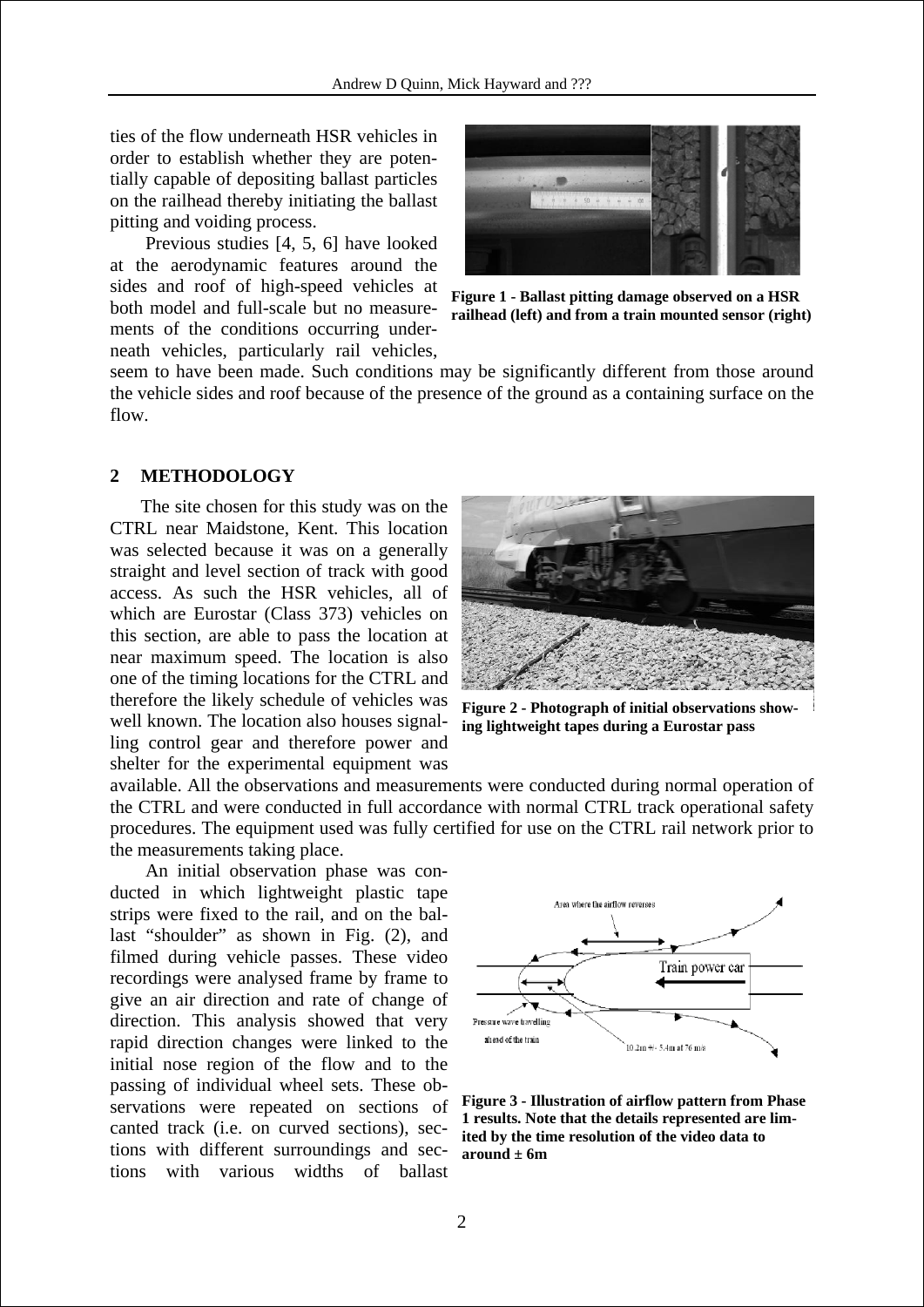"shoulder". All these observations produced results similar to Fig. (3) and therefore it was concluded that the observed effects were entirely due to the passing vehicle and therefore mea surements at a single location would be sufficient for the next phase.

track equidistant up and down of the instrumented bar, gave an independent measure of veh icle speed. In phase 2 the objective was to measure the magnitudes of the pressure and air speed and improve the time resolution of the data. To achieve this 5 pressure transducers [Honeywell 160PC] connected to static pressure probes [7], 4 load cells [Tedea-Huntleigh model 355] and a Cobra Probe [Turbulent Flow Instrumentation Pty Ltd] were mounted on a modified gauge bar which could fixed under the running rails as shown in Fig. (4). These instruments gave static pressure, load on a representitive piece of ballast (three different sizes of which were used) and air speed respectively. The Cobra Probe was moved to 4 positions across the track during the course of the measurements whereas the pressure probes and load cells remained at fixed positions. An additional 2 pressure probes and transducers, mounted at the side of the

vehicle signal was entirely below this frequency and therefore all this data was double-filtered usin g a 40Hz 10-pole low-pass Butterworth filter before further processing. The data from the pressure transducers and load cells was collected via an analogue-todigital converter card [Measurement Computing PC-DAS16/16] at 1000 samples per second using purpose written software on a laptop computer. The data from the Cobra Probe was collected at 1250 samples per second using proprietary software supplied by the instrument manufacturer on a second laptop computer. It was found that some of the data collected from the pressure probes and load cells was contaminated with a 50Hz electrical interference from the overhead catenaries supplying power to the vehicles. Frequency analysis showed that the

- non-dimensionalised by the dynamic pressure or vehicle speed as appropriate and an ensem ble formed from data in each instrument position. Pressure and load cell data from 42 vehicle passes were successfully collected over a 2 day measuring period with 29 of those also being recorded with the Cobra Probe in one of the four positions. The data from each vehicle pass was extracted and the time base synchronised [5, 6] and non-dimensionalised by the speed / length of the vehicle. The data were then also

#### **3 RESULTS AND DISCUSSION**

Fig. (5) shows a typical pressure coefficient trace obtained from these measurements. The basic form of the trace fits well with the results for other vehicle shapes and speeds [5] and is particularly interesting because of the clear peak of pressure at the vehicle trailing end which has not previously been reported at full-scale. Analysis of the ensemble shows that this feature is repeatable and occurs in the ensemble average as well as the ensemble standard deviation (SD), the latter only having been previously reported [5]. The air speed measurements show



**Figure 4 - Photograph of instrumented gauge bar installed on track**